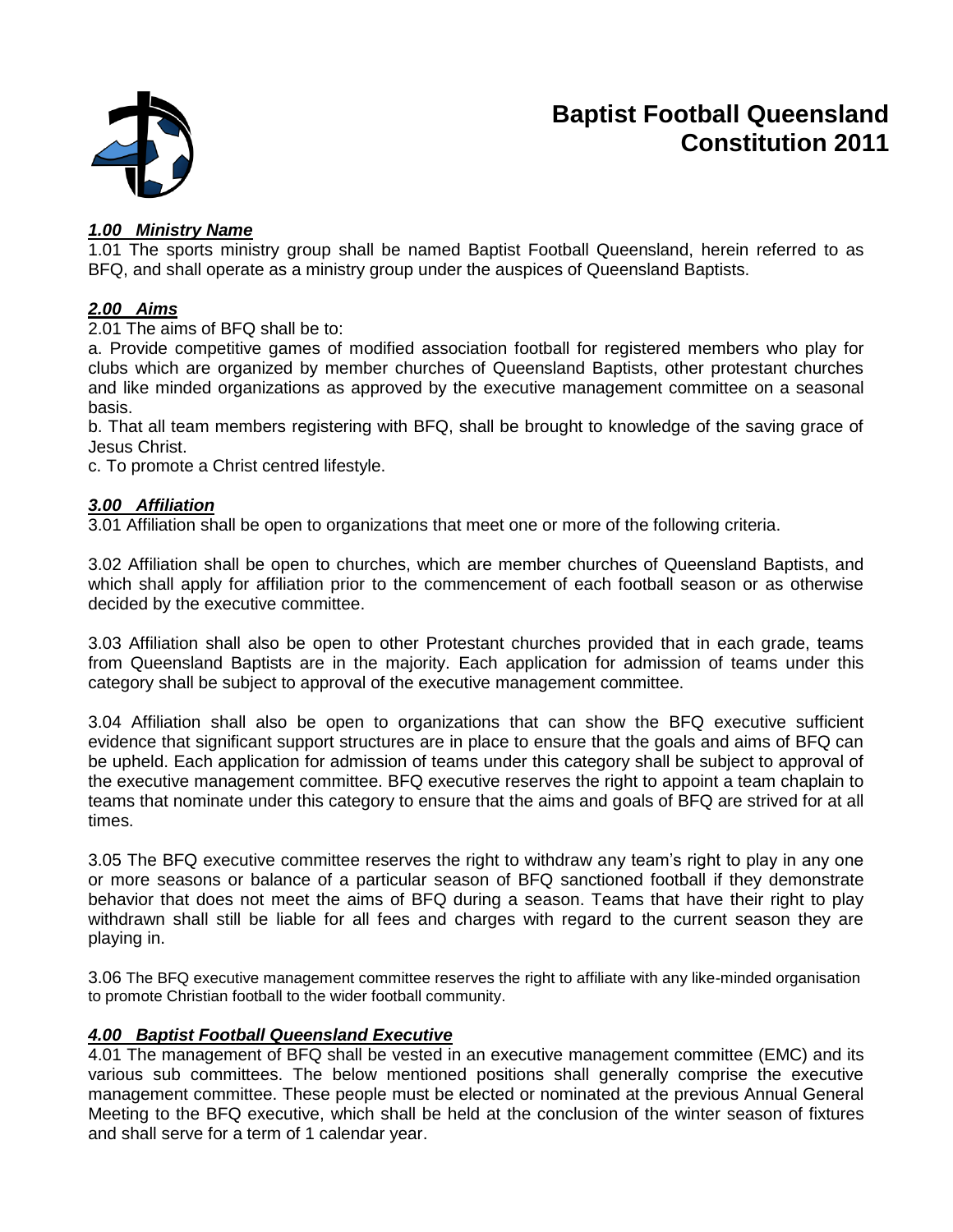| <b>President</b>            | <b>Secretary</b>         | <b>Games Convenor</b> |
|-----------------------------|--------------------------|-----------------------|
| <b>Vice President</b>       | <b>Senior Men's x 1</b>  | <b>Over 30's x1</b>   |
| <b>Non Portfolio Pos. 1</b> | <b>Senior Ladies x 1</b> | Referees Pos. 1       |

4.02 The executive management committee may call for suitable applicants should an executive position become vacant due to the resignation of an existing executive member on an as required basis.

4.03 The role of the executive management committee is to ensure the effective and efficient management of BFQ in a manner that meets the general goals, aims and objectives of BFQ. This shall include the appointment of key positions to the various sub committees of the BFQ Executive.

4.04 The executive management committee of BFQ has the power to overrule decisions that may have been made by any of its sub committees when decisions made are seen by the executive management committee to not meet the goals, aims and objectives of BFQ.

4.05 The executive management committee shall meet at least on a quarterly basis.

4.06 The executive officers of BFQ shall wherever possible be active participants in their local church and shall include but not be limited to the following portfolios:

#### *a. President*

Chair Meetings of BFQ and its Executive

Represent BFQ at a wider Christian football community level

Represent BFQ with matters involving Queensland Baptists.

Represent BFQ to the wider football community at a national and international level.

Speak on behalf of BFQ when dealing with the media at all levels.

Sit on Senior Men's Competition Management Committee

In conjunction with the secretary set agendas for meetings

Be involved in judicial hearing committees on an as required basis.

Meet with each EMC member on a regular basis to oversee and assist to ensure individual portfolio responsibilities are being fulfilled.

The Executive position of President wherever possible shall be filled by a current regular attendant of an affiliated Queensland Baptists member church. If no such suitable nominees are found then a caretaker appointment may be made by the association to these positions subject to approval of such persons by the relevant reporting manager of Queensland Baptists.

#### *b. Vice President*

Represent the president should he be unable to attend to his duties Be an active participant in judicial hearings on an as required basis Serve on various working parties as appointed by BFQ executive from time to time Assist the president in his roles on an as required basis to ensure the efficient running of BFQ.

The Executive position of Vice President wherever possible shall be filled by a current regular attendant of an affiliated Queensland Baptists member Church. If no such suitable nominees are found then a caretaker appointment may be made by the association to these positions subject to approval of such persons by the relevant reporting manager of Queensland Baptists.

#### *c. Secretary*

Record, collate and store an accurate record of BFQ general meetings of member clubs.

Record, collate and store an accurate record of BFQ annual general meetings.

Record, collate and store an accurate record of BFQ executive management committee meetings.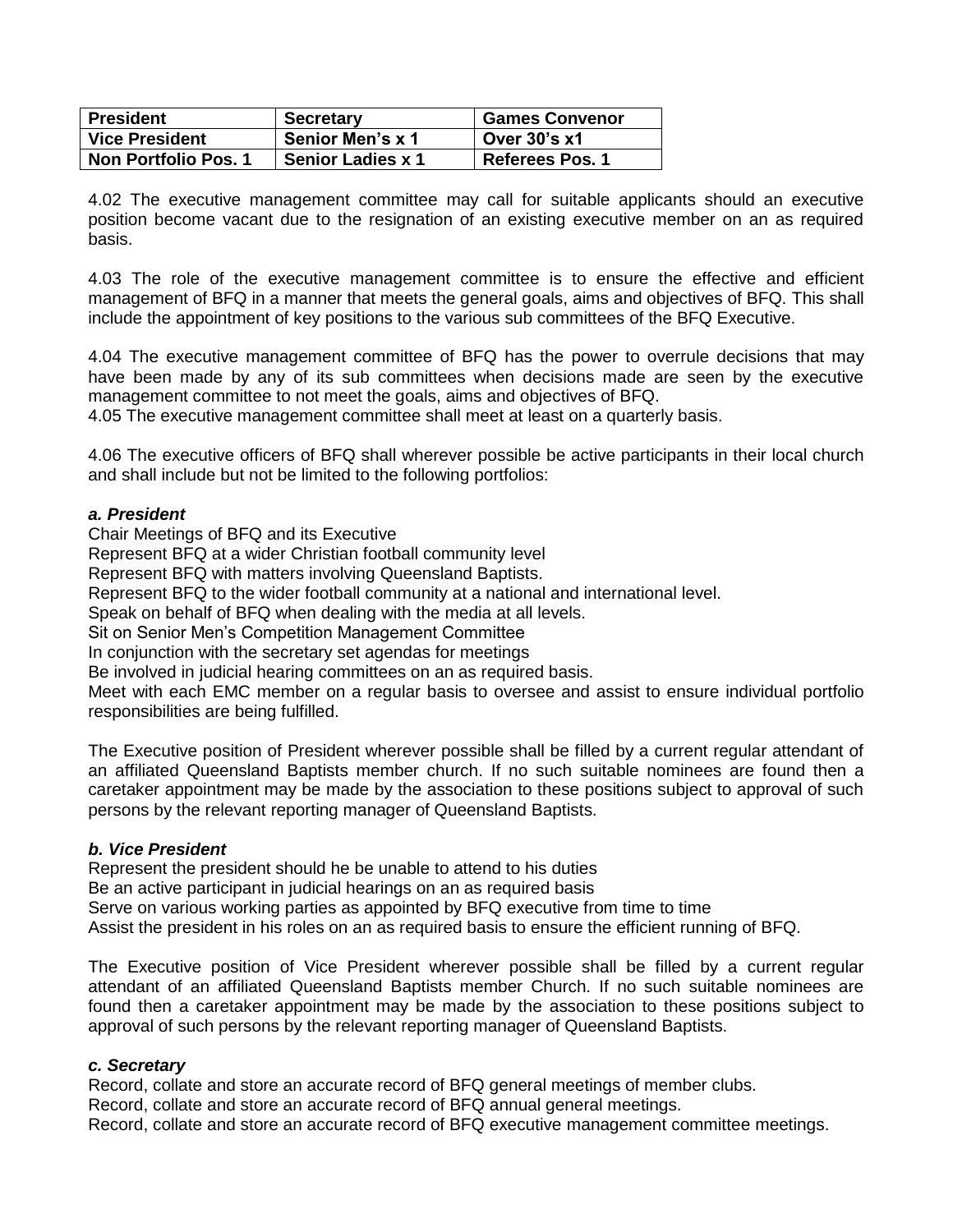Collate and store an accurate minute's record of the various subcommittees of BFQ executive. Collate and store an accurate minute's record of any judicial hearings. Be an active participant in judicial hearings on an as required basis Serve on various working parties as appointed by BFQ executive from time to time

## *d. Treasurer*

Prepare season financial budgets

Prepare and present to BFQ executive a yearly financial report

Prepare and send season accounts to member clubs

Collect outstanding monies from member clubs and other debtors and bank on behalf of BFQ

Prepare and pay season expenses in conjunction with Queensland Baptists Accounts section.

Be an active participant in judicial hearings on an as required basis

Serve on various committees as appointed by BFQ executive from time to time

# *e. Games Convenor*

Co-ordinate the preparation of draws for any and all competitions conducted by BFQ.

Prepare and maintain the draw for all Senior Men's Competitions conducted By BFQ.

Work in conjunction with the BFQ Grounds Convenor to actively search out possible new fields and liaise with owners regarding payment schedules.

Sit on Senior Men's Competition Management Committee

Be an active participant in judicial hearings on an as required basis

Serve on various committees as appointed by BFQ executive from time to time

# *f. Registrar Senior Men*

Be an active member of the Senior Men's Management Committee on behalf of the executive of BFQ. Provide to the secretary of BFQ copies of minutes of those meetings.

Collate team registration forms for all senior men's teams and provide a complete team contacts listing to the secretary of BFQ for each season.

Collate squad registration forms for all clubs playing as a squad

Collate and file individual player registration forms as supplied by individual clubs

Counter sign all claim forms for player injury insurance claims providing suitable evidence that the claim is from a registered player or registered official actively involved in BFQ activities.

Be an active participant in judicial hearings on an as required basis

Serve on various working parties as appointed by BFQ executive from time to time

# *g. Registrar Ladies*

Be an active member of the Senior Ladies Management Committee on behalf of the executive of BFQ. Provide to the secretary of BFQ copies of minutes of those meetings.

Collate team registration forms for all ladies teams and provide a complete team contacts listing to the secretary of BFQ for each season.

Collate squad registration forms for all clubs playing as a squad

Collate and file individual player registration forms as supplied by individual clubs

Counter sign all claim forms for player injury insurance claims providing suitable evidence that the claim is from a registered player or registered official actively involved in BFQ activities

Be an active participant in judicial hearings on an as required basis

Serve on various working parties as appointed by BFQ executive from time to time

# *h. Registrar Over 30's*

Be an active member of the Over 30's Management Committee on behalf of the executive of BFQ. Provide to the secretary of BFQ copies of minutes of those meetings.

Collate team registration forms for all Over 30 men's teams and provide a complete team contacts listing to the secretary of BFQ for each season.

Collate squad registration forms for all clubs playing as a squad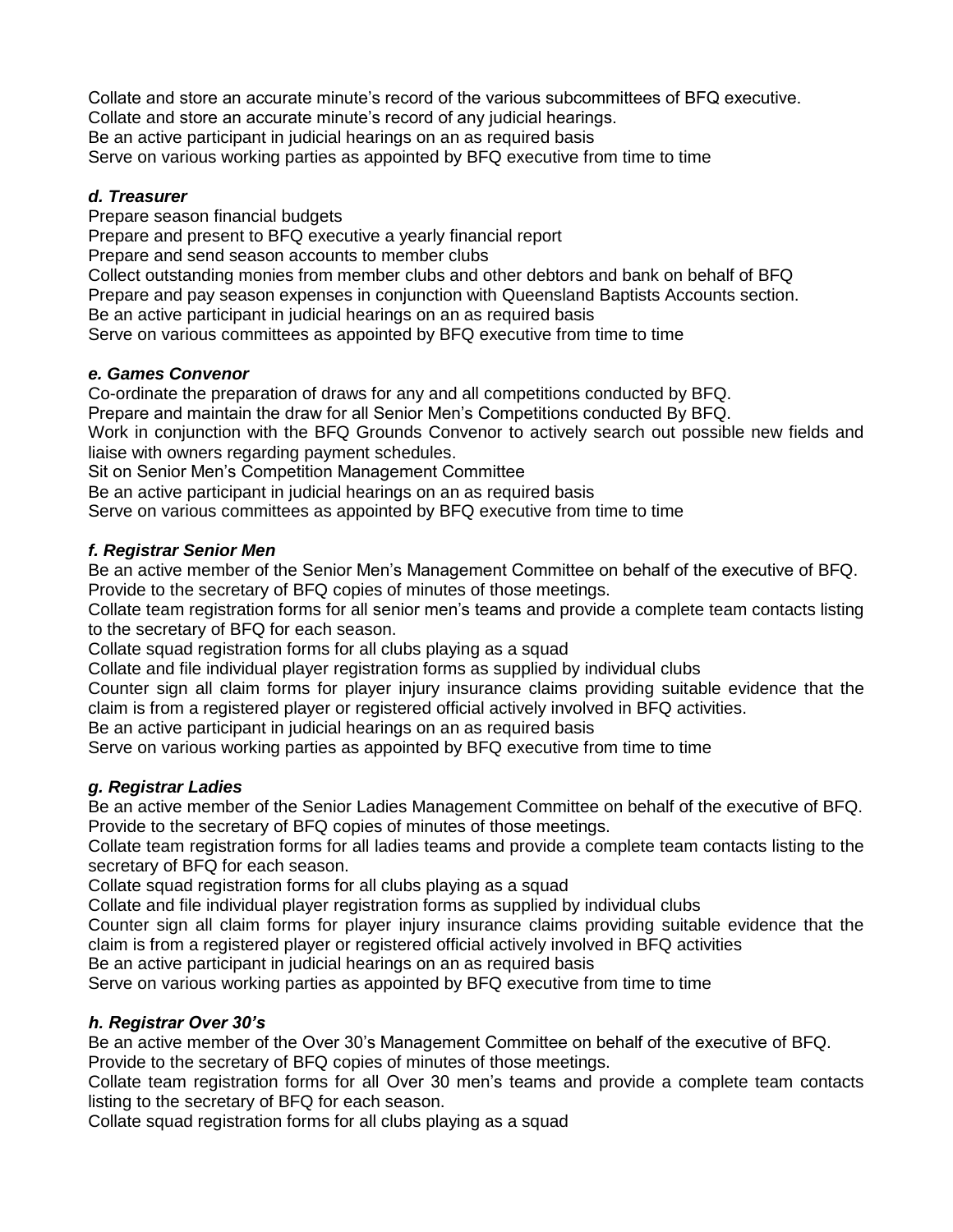Collate and file individual player registration forms as supplied by individual clubs Counter sign all claim forms for player injury insurance claims providing suitable evidence that the claim is from a registered player or registered official actively involved in BFQ activities Be an active participant in judicial hearings on an as required basis Serve on various working parties as appointed by BFQ executive from time to time

## *i. Representative Football Convenor*

Represent BFQ to the wider Christina football community at a local and state level. Organize and coordinate any and all representative teams that may be approved by the executive of BFQ on an as required basis.

Be an active participant in judicial hearings on an as required basis Serve on various working parties as appointed by BFQ executive from time to time

# *j. Referees Convenors (Up to 2 Positions)*

Represent BFQ approved referees at an executive level. Represent BFQ Referees at a state and national level with other like minded bodies. Coordinate and chair the local BFQ Referees Technical committee Responsible for the appointment and scheduling of referees to BFQ sanctioned games. Represent BFQ referees at general and executive meetings of BFQ. Advise BFQ executive and member clubs on FIFA law changes and guidelines. Be an active participant in judicial hearings on an as required basis Serve on various working parties as appointed by BFQ executive from time to time

# *k. Players Representative Men's*

Represent Senior Men's player's views at a BFQ executive level. Be a current registered Senior Men's player playing BFQ sanctioned matches Be an active participant in judicial hearings on an as required basis Be an active member of the Senior Men's Management Committee Serve on various working parties as appointed by BFQ executive from time to time

## *l. Players Representative Ladies*

Represent Senior Ladies player's views at a BFQ executive level. Be a current registered Senior Ladies player playing BFQ sanctioned matches Be an active participant in judicial hearings on an as required basis Be an active member of the Senior Ladies Management Committee Serve on various working parties as appointed by BFQ executive from time to time

## *m. Players Representative Over 30's*

Represent Over 30's competition players views at a BFQ executive level. Be a current registered Over 30's player playing BFQ sanctioned matches Be an active participant in judicial hearings on an as required basis Be an active member of the Over 30's Management Committee Serve on various working parties as appointed by BFQ executive from time to time

## *n. Chaplain*

Represent BFQ at a player, spectator and official level on matters of a spiritual nature. Act as spiritual counsel to the executive and member clubs of BFQ. Assist injured players with preparation of insurance claims Be an active participant in judicial hearings on an as required basis

Serve on various working parties as appointed by BFQ executive from time to time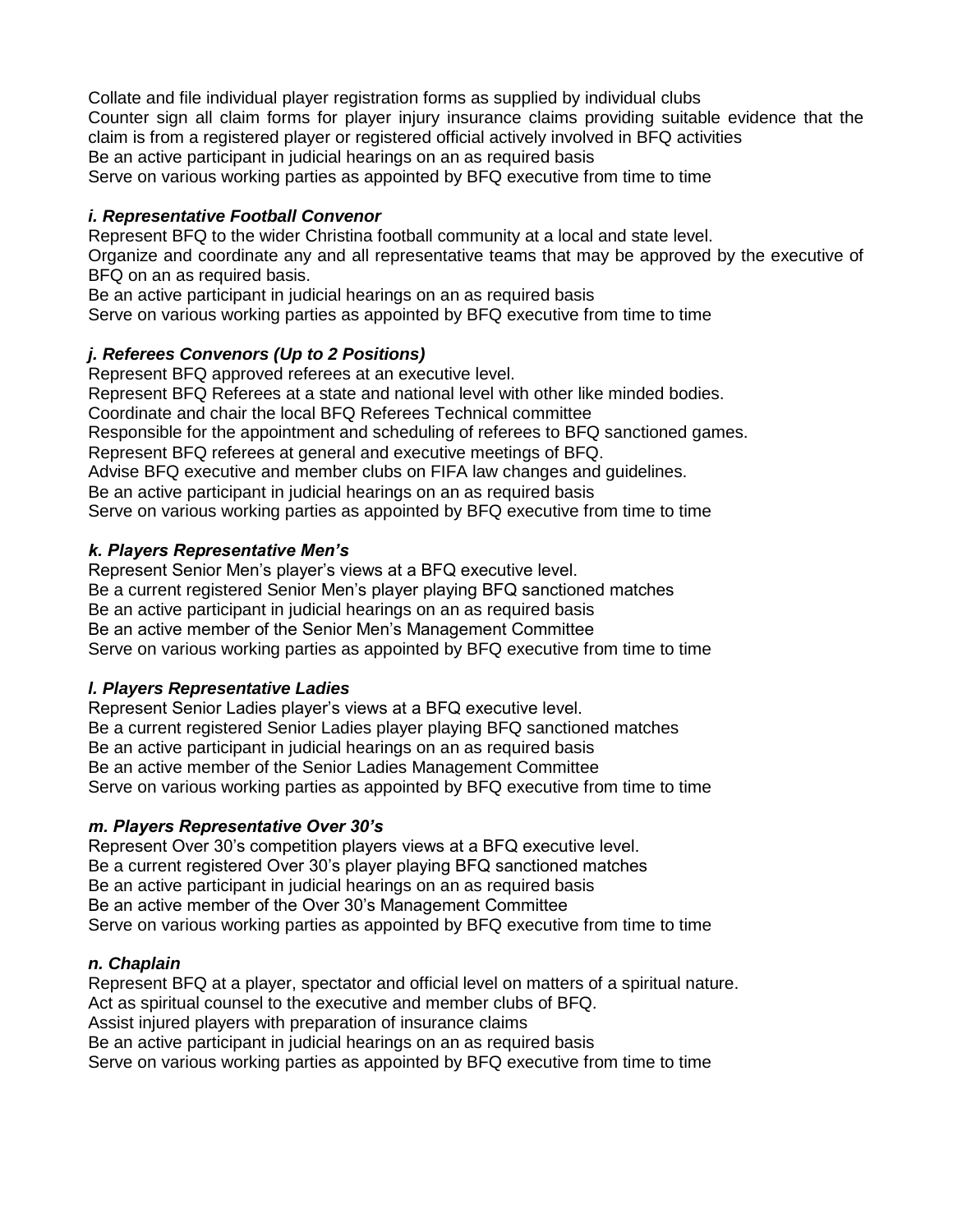## *o. Non-portfolio position (Up to 2 persons)*

Be called upon by the executive of BFQ to assist in resolving disputes that may arise from time to time.

Recognized for their wisdom and wise counsel in both football and spiritual matters.

Be an active participant in judicial hearings on an as required basis

Serve on various working parties as appointed by BFQ executive from time to time

# *p. Promotions Officer*

Prepare any press releases that may be required on behalf of BFQ.

Proactively market BFQ and its goals aims and objectives where opportunities to do so are given.

Actively generate sponsorship opportunities for BFQ with like minded businesses and organizations.

Be an active participant in judicial hearings on an as required basis

Serve on various working parties as appointed by BFQ executive from time to time

# *q. Web Site*

Manage the BFQ web site on a day to day basis.

Design and implement changes to the web site as directed by EMC on an as required basis.

Proactively present for approval to EMC any prorposed changes and new features to be included on web site on a season by season basis.

Be an active participant in judicial hearings on an as required basis

Serve on various working parties as appointed by BFQ executive from time to time

# *r. Results Officer*

Record and collate match results and divisional tables for all divisions of BFQ sanctioned football. Record and collate all player infringements as recorded on the back of completed match cards. Record and collate all BFQ annual awards tallies.

Advise individual teams in a timely manner of any and all player suspension notices.

Advise individual teams and players of any judicial hearing notices and outcomes

Be an active participant in judicial hearings on an as required basis

Serve on various working parties as appointed by BFQ executive from time to time

## *s. Grounds Convenor*

Work in conjunction with the Games Convenor to supply adequate fields for the ongoing needs of BFQ.

Ensure that all BFQ supplied fields are adequately marked in accordance with current FIFA guidelines. Negotiate with field owners and local government organizations regarding ongoing costs of field utilization on behalf of BFQ.

Proactively seek out suitable fields for use by BFQ on an as required basis.

Inspect all club supplied fields to ensure that they meet the ongoing requirements of BFQ on a season by season basis.

The executive shall always be made up of a majority of members that are current regular attendants of affiliated member churches of Queensland Baptists.

4.06 Each competition whilst under the overall management of BFQ executive shall be run on a day to day basis by the relevant BFQ League Management Committee. These committees shall normally be made up of relevant executive portfolio members plus others as required and approved by the executive management committee of BFQ.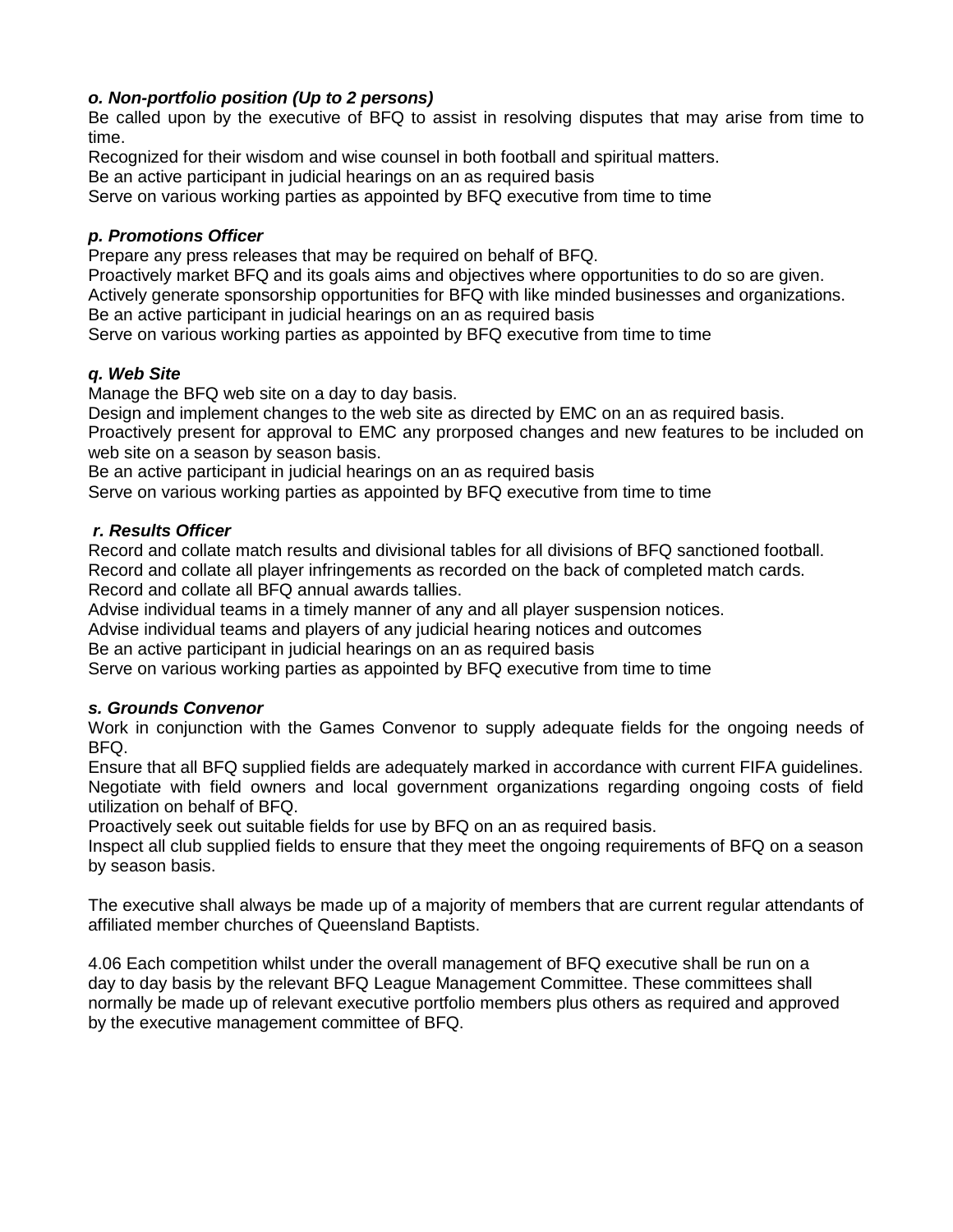*A. League Management Committee* Relevant Divisional Registrar BFQ President or Vice President Games Convenor or his appointed representative Relevant Divisional Players Representative Plus at least 1 other current Executive Member

*B.. Referees Technical Committee*

Referees Convenor Referees Technical Director Referees Coaching Director Plus at least 1 other senior referee

4.07 Each league management committee shall meet on a regular basis (at least quarterly) during each season to ensure the efficient running of the individual competition on behalf of BFQ executive.

4.08 Each league management committee shall prepare and present a report on its current status to all BFQ executive management meetings.

4.09 Each league management committee may bring issues that it can not resolve within itself to executive management meetings of BFQ for wider input, discussion and decision.

4.10 Each league management committee shall prepare and present a report to the annual general meeting of BFQ on its activity during that season just completed.

#### *5.00 Affiliation Reviews*

5.01 Each league management committee shall review each relevant team's application each year to ensure that it meets the requirements under "Affiliation Clauses" of the constitution and acceptance into the competition shall be communicated to each team complete with a copy of the current constitution, rules of competition and team and individual player registration forms.

5.02 The executive management committee after due consideration and consultation with the relevant league management committee may withdraw a clubs right to participate in BFQ sanctioned matches due to repeated breeches of BFQ's goals and aims. This shall be communicated to the club and its sponsoring church in writing and is subject to the BFQ's normal appeals process.

5.03 The executive management committee after due consideration and consultation with the relevant league management committee may withdraw an individual player's right to participate in BFQ sanctioned matches due to repeated breeches of BFQ's goals and aims. This shall be communicated to the player via his sponsoring club and its sponsoring church in writing and is subject to the BFQ's normal appeals process.

5.04 Players, teams and clubs that have had their right to play in BFQ withdrawn for breaches of the Players code of conduct shall have their relevant details also forwarded to the Queensland Christian Soccer Association, Australian Christian Football Fedearation and Football Queensland.

#### *6.00 Finances*

6.01 Baptist Football Queensland runs on a not for profit basis. The costs of the season are spread equally amongst teams. Any and all profits made are held by BFQ for the purchasing of equipment, promotion of BFQ and the support of various charities on an occasional "when funds are available" basis.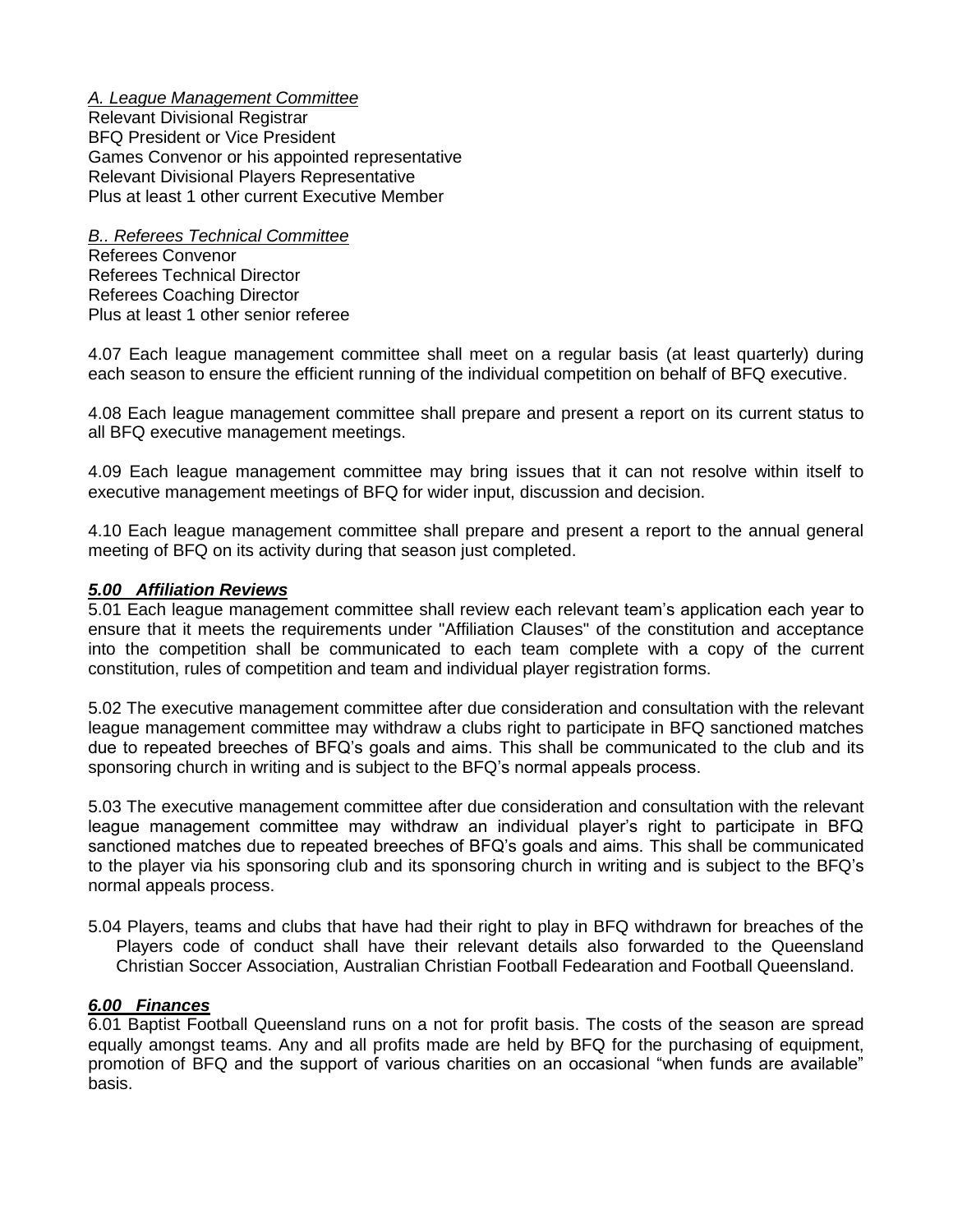6.02 The executive after reviewing the previous season and forecasting costs for the next shall apply a fee structure to each club for the following season. All affiliated clubs are equally responsible for the running costs of BFQ for each season. This fee structure for each team may include but not be limited to:

- a. Seasonal Team Registration Fee
- b. Forfeit Fee
- c. Good Behaviour Bond
- d. Weekly Ground Charges
- e. Referee's Fees
- f. Ground Lighting Charges
- g. Ground Preparation Fees

6.03 Finance may also be raised by acceptance of donations and gifts and by such means as are permitted by Queensland Baptists current guidelines for fund raising by ministry arms.

6.04 Finance may also be raised in the form of sponsorship of the various competitions as negotiated from time to time by the executive of BFQ with suitable outside organizations.

6.05 Teams must have all outstanding bills paid in full prior to the last premiership fixture or forfeit their right to contest any final series that they may have qualified for.

6.06 Individual clubs and teams are encouraged to find sponsors to offset some of their playing costs. A sponsor is able to place its name on the front or back of the playing strip. Teams are not able to accept any form of sponsorship without first gaining approval of the sponsor's name via the executive management committee of BFQ.

6.07 If the sponsor is rejected by the executive management committee of BFQ the club or team may take the matter to the floor of a general meeting of BFQ where an 80% acceptance vote will be required for the sponsor to gain approval. Sponsors that gain approval via this means will also have to be approved by the reporting body within Queensland Baptists. Should the reporting body within Queensland Baptists reject this sponsor as being unsuitable then the matter shall be deemed closed and the prospective sponsor right to sponsor a team in BFQ shall be withdrawn.

#### *7.00 Laws Of The Game*

7.01 The Laws of the game shall generally be those which apply to Association Football as printed in the current issue of "Laws of the Game" as published by the Football Federation of Australia.

7.02 The executive management committee and its various sub-committees with the approval of the member clubs at a duly formed general meeting may alter any or all of these rules to better reflect the aims and goals of BFQ on a season by season basis.

#### *8.00 Teams*

8.01 All teams participating in sanctioned games of BFQ shall aspire to the aims and goals of BFQ.

8.02 Teams shall be divided into competitions and divisions based on age, gender and overall skill levels of individual teams. All players shall have reached minimum age requirements as laid down in the season rules during the year of the season for which they are applying for registration in. The executive prior to the commencement of that season shall decide the number of divisions and various sanctioned competitions on a season by season basis.

8.03 All coaches and managers over the age of 18 of member clubs of BFQ shall be in possession of a current Queensland Government Children's Commission CCYP suitability card.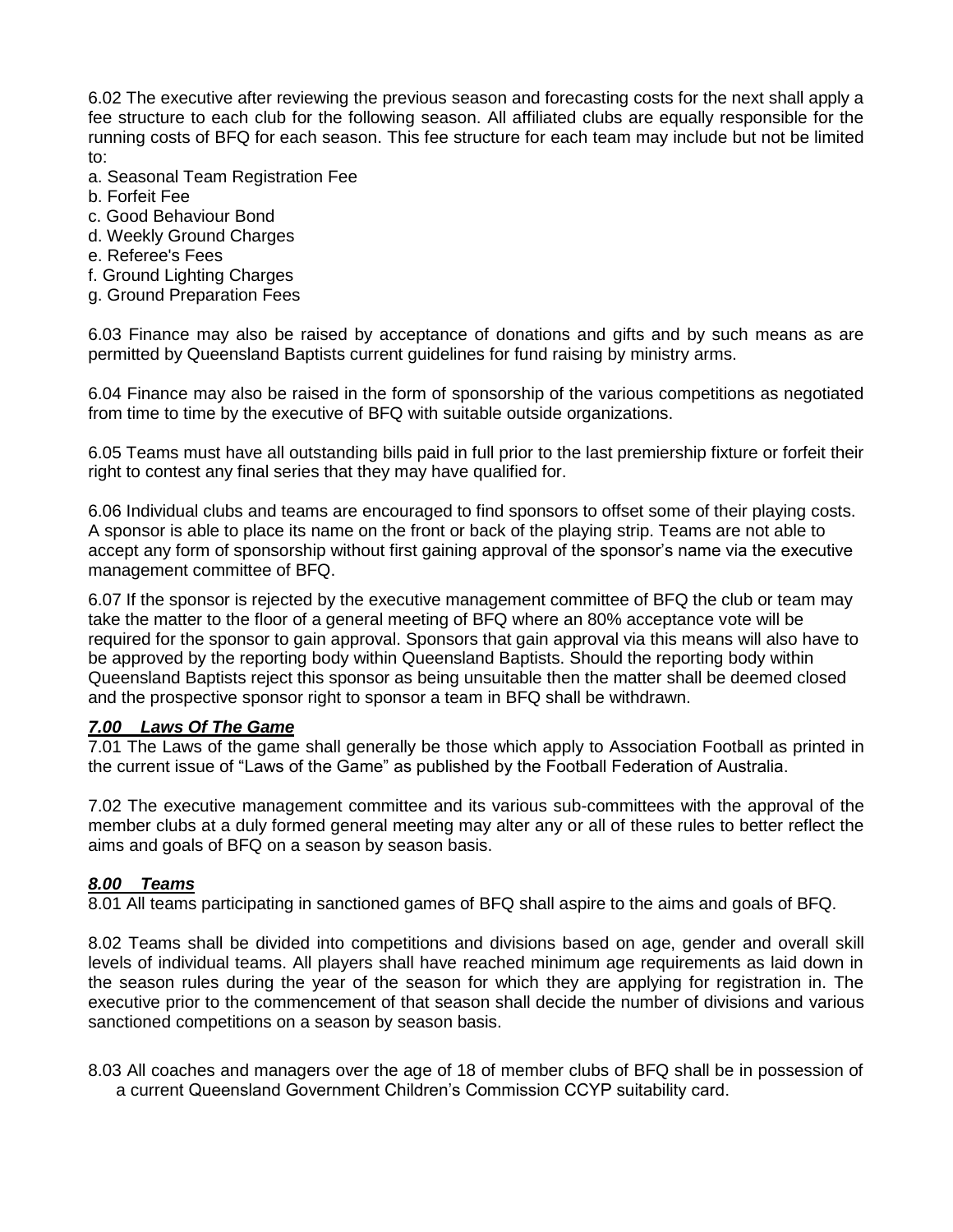#### *9.00 Competitions*

9.01 The BFQ shall normally only run competitions of competitive football to be known as Senior Men's, Senior Ladies and Over 30 Men's leagues. Each league shall have minimum age requirements which shall be listed in the season handbook rules in their relevant sections.

9.02 The BFQ shall conduct contests each season within these leagues, which may include but not be limited to:

- a. A point's premiership contest based on the results of each fixture game.
- b. A final contest in which a number of the leading clubs in a point's table in each division participates. The executive will decide on a per division basis what the make up of this finals contest each season shall be.
- c. A Knockout contest.
- d. An Invitation match between BFQ clubs and clubs representing other like minded football associations.
- e. A modified summer competition.
- f. Representative football as negotiated with other like minded organizations within the wider football community.

#### *10.00 Referees*

10.01 The referee's technical committee on the recommendation of the Referees Convenors shall appoint Referees and Assistant Referees to control BFQ sanctioned matches on a season-by-season basis.

10.02 The referee's convenor shall by  $30<sup>th</sup>$  June each year present to the executive management committee of BFQ an updated listing of currently approved referees and assistant referees and their grading levels for appointment to BFQ sanctioned games.

10.03 The executive reserves the right to terminate individual referee appointments at anytime during the regular season should an individual referee be assessed to not be able to meet the aims, goals and objectives of BFQ or is found to have skill levels that do not meet the current requirements of BFQ.

10.04 The referees will elect from within themselves suitable candidates to serve on their Technical Committee. This committee is responsible for the ongoing education and grading of referees and assistants on behalf of BFQ.

- 10.05 All referees shall be a minimum of 16 years of age before the commencement of the season for which they applying for registration.
- 10.06 All assistant referees shall be a minimum of 13 years of age before the commencement of the season for which they applying for registration.
- 10.07 All referees and assistant referees appointed by BFQ shall have completed and passed a BFQ approved course of study in referee techniques.
- 10.08 All referees and assistant referees over the age of 18 shall be in possession of a current Queensland government Children's Commission CCYP suitability card.
- 10.09 All referees appointed by BFQ shall also be eligible for grading by the Australian Christian Football Federation.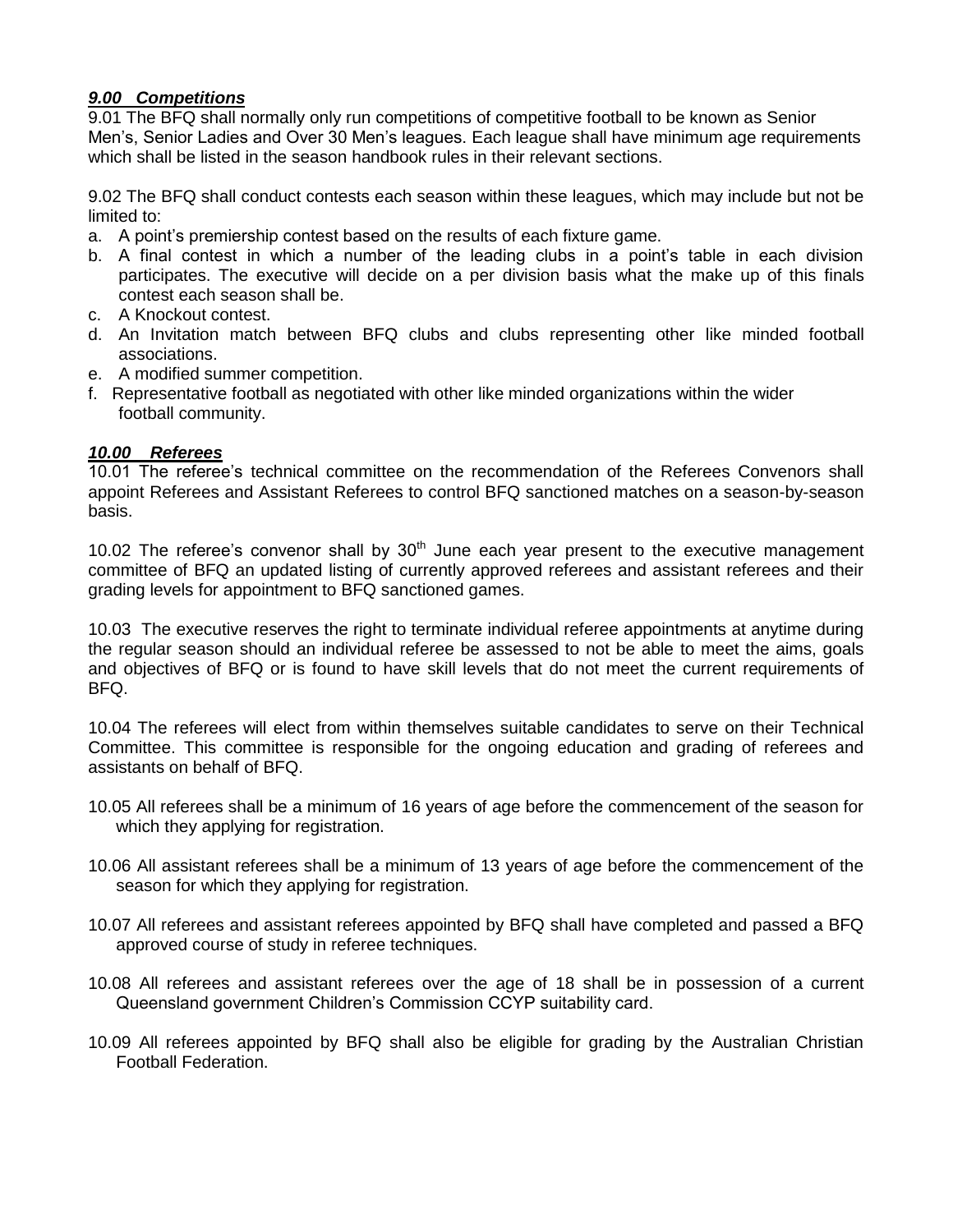#### *11.00 Meetings*

11.01 The executive management committee shall call a general meeting of all clubs of the previous season and new clubs prior to the commencement of each season and on an as required basis from time to time ensuring the efficient running of BFQ.

11.02 The executive has the power to call a general meeting of member clubs at any time during the season. Normally a general meeting will be called at the start and end of each regular season of sanctioned matches.

11.03 An individual club may call a general meeting of member clubs at any time during the regular season by submitting to the secretary of BFQ a petition supported by not less than 50% of current member clubs stating the business matters they wish to discuss at that meeting.

11.04 A general meeting shall consist of the current members of the executive plus at least one representative from each club fielding teams. More than one representative from each club may attend, but when voting, the club may be represented by one vote only.

11.05 For the purposes of forming a quorum it will be deemed that 50% of member clubs and 50% of the executive be in attendance.

11.06 Clubs attending general meetings of BFQ will be credited with 1 competition point for each team they have entered in the current season of competition.

11.07 The annual general meeting shall normally be held towards the end of each regular winter season normally during September or October of each year, at which time reports shall be received from relevant executive members regarding the current season, a general review shall be conducted of the current season and the election of executive positions for the following one year period shall take place.

11.08 The annual general meeting shall consist of the current members of the executive plus at least one representative from each club fielding teams. More than one representative from each club may attend, but when voting, the club may be represented by one vote only.

11.09 For the purposes of forming a quorum it will be deemed that 50% of member clubs and 50% of the executive be in attendance.

11.10 Clubs attending the annual general meeting will be credited with 1 competition point for the following season of competition.

11.11 Clubs not able to attend a general meeting or annual general meeting of BFQ are requested to communicate their apology to the BFQ secretary before the scheduled meeting time. Clubs which communicate their apology in this manner will be credited with the same number of points per team as those attending.

#### *12.00 Policies & Procedures*

12.01 The BFQ executive and its various committees shall from time to time develop various policies as required by government or associated regulatory bodies that shall be read in conjunction with the BFQ seasonal handbook and rules of engagement.

12.02 These policies shall include but not be limited to standards of behavior for players, officials, coaches and managers when engaged in BFQ sanctioned activities.

#### *13.00 Winding Up Procedures*

13.01 Should the member clubs of BFQ be unable to continue to elect suitable members to the executive management committee to ensure the ongoing day to day operations of BFQ, the outgoing